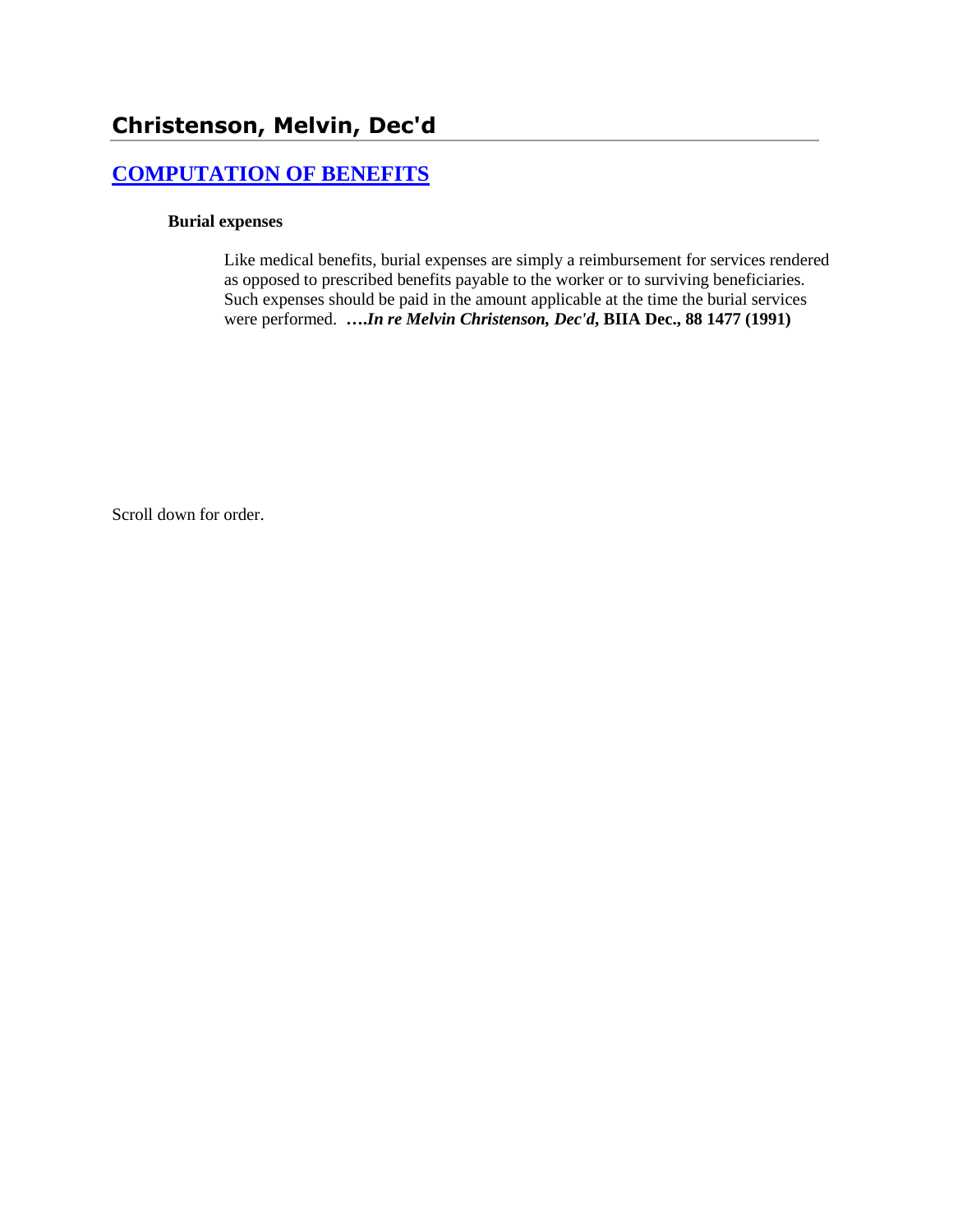## **BEFORE THE BOARD OF INDUSTRIAL INSURANCE APPEALS STATE OF WASHINGTON**

**) )**

**IN RE: MELVEN CHRISTENSON, DEC'D**

**DOCKET NO. 88 1477**

**) FURTHER DECISION AND ORDER CLAIM NO. G-121319 ) ON REMAND FROM SUPERIOR COURT**

APPEARANCES:

Claimant, Melvin Christenson, Dec'd., by Schroeter, Goldmark & Bender, P.S., per Dee Dee White, Legal Assistant and Sidney Stillerman Swan

Employer, Corning Fiberglass Corp., by None

Department of Labor and Industries, by The Attorney General, per Laurel Anderson, Paralegal, and John R. Wasberg, Assistant

This is an appeal filed on behalf of Melvin Christenson, Deceased, on March 31, 1988 from a determination of the Department of Labor and Industries dated January 29, 1988 which notified Ruth M. Christenson, surviving spouse of Melvin christenson, that the Department was awarding the sum of \$600.00 for burial expenses of Melvin Christenson, who sustained injury on the 22nd day of December, 1970 and died on June 6, 1986. Reversed and remanded.

# **PROCEDURAL HISTORY**

The only issue presented in this appeal is which schedule of benefits applies to this claim for the purpose of payment of funeral benefits.

On June 20, 1989, a Proposed Decision and Order was issued affirming the Department order awarding the claimant's estate funeral benefits based on the schedule in effect on the date Mr. Christenson filed his application for benefits for asbestosis.

The claimant filed a timely Petition for Review to the Proposed Decision and Order on July 24, 1989. On August 14, 1989, this Board issued an Order Denying Petition for Review. On August 18, 1989, the claimant filed a Notice of Appeal in the Superior Court of Washington for King County.

On May 18, 1990, an Agreed Order for Remand to the Board of Industrial Insurance Appeals was entered by a Superior Court judge. That order reversed the Proposed Decision and Order of June 20, 1989 and remanded the appeal to the board for the taking of further evidence on the

1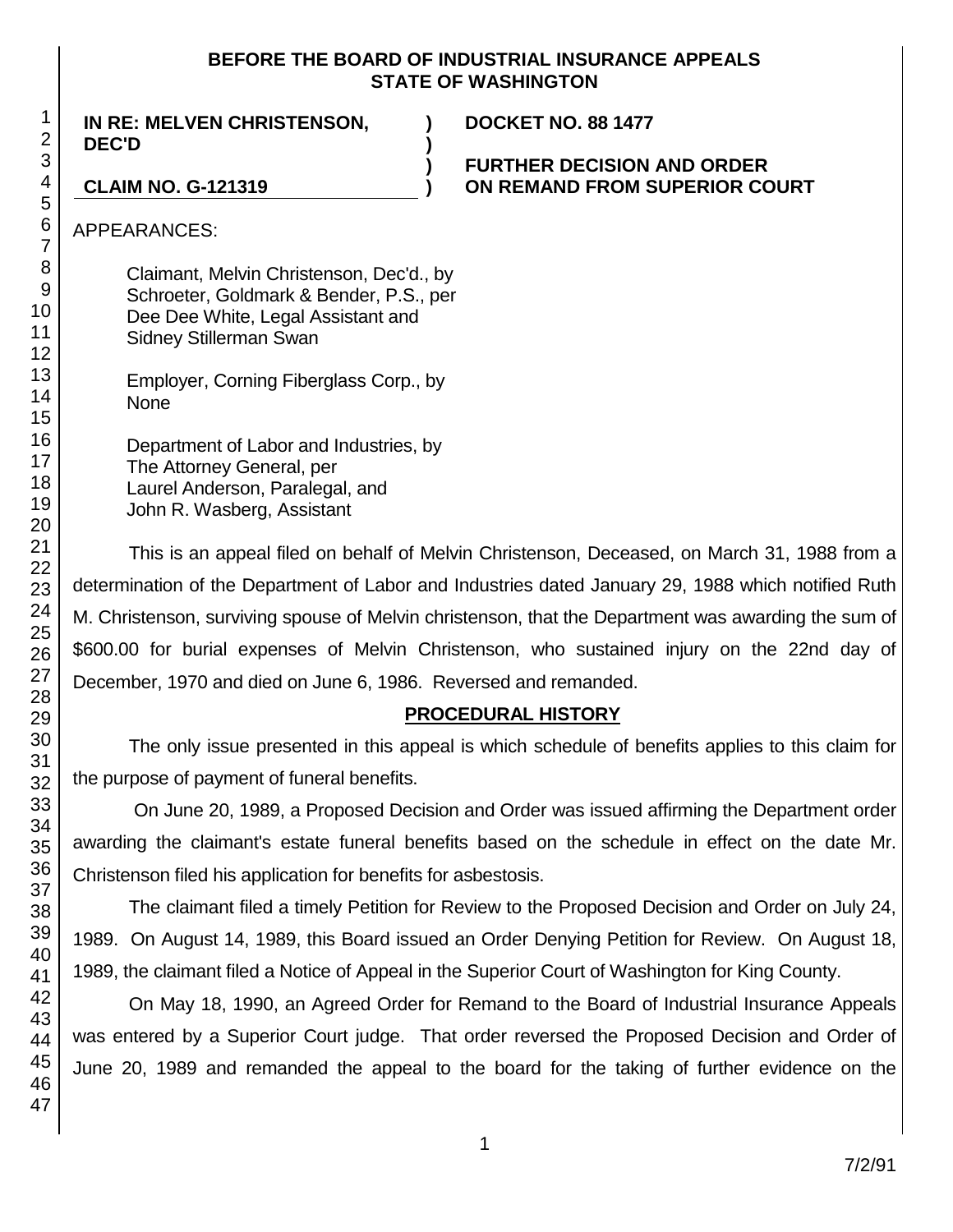question of when the occupational disease of the claimant became "manifest" for purposes of determining entitlement to funeral expenses.

#### **DECISION**

The parties have filed a supplemental stipulation of facts in lieu of "taking further evidence" as stated in the remand order. These facts deal with the difference between asbestosis, the disease for which the claim was filed, and mesothelioma, the disease from which Mr. Christenson died. It is apparent from our review of these stipulated facts that the estate is renewing,, as its primary argument, that the schedule of benefits which should be used to determine the amount of funeral benefits, is the schedule in effect on February 25, 1986, when Mr. Christenson was diagnosed as having mesothelioma as a result of his asbestos exposure.

We do not believe the estate's argument has a basis in law or fact and we agree with the reasoning and conclusion of the Proposed Decision and Order. However, upon review of the record in this case, we believe it is logical and correct to compare burial expense payments to medical aid vendor payments and to conclude that, based on such a comparison, burial expenses should be paid at the rate in effect at the time such services are performed, rather than the rate on the date of injury or date of manifestation of a disease.

Burial expenses, like medical payments, are simply a reimbursement for services rendered (up to a stated maximum) as opposed to prescribed benefits payable to the worker or to surviving beneficiaries. The mere fact that they are covered in a statute rather than a Department rule does not persuade us that the Legislature would agree that it was their intent for a worker's widow to be in the position the Department has placed Mrs. Christenson with respect to the burial expenses incurred for her husband's death. Burial expenses, considered in the context of cases such as this, are for services provided for the worker's ultimate health care problem, i.e., death. We think the burial expenses in this claim should be paid in the amount applicable at the time the burial services were performed, namely, on and/or shortly after the date of the worker's death on June 6, 1986. Thus, in our view, such expenses are payable in the actual amount thereof up to a maximum of \$2,000.00. Laws of 1982, ch. 63,§ 18.

After consideration of the Proposed Decision and Order, the Petition for Review and the entire record before us, including the supplemental stipulation of facts, we believe the Department letter dated March 31, 1988 is incorrect and should be reversed and the matter remanded to the Department of Labor and Industries to issue an order awarding the estate burial expenses as provided